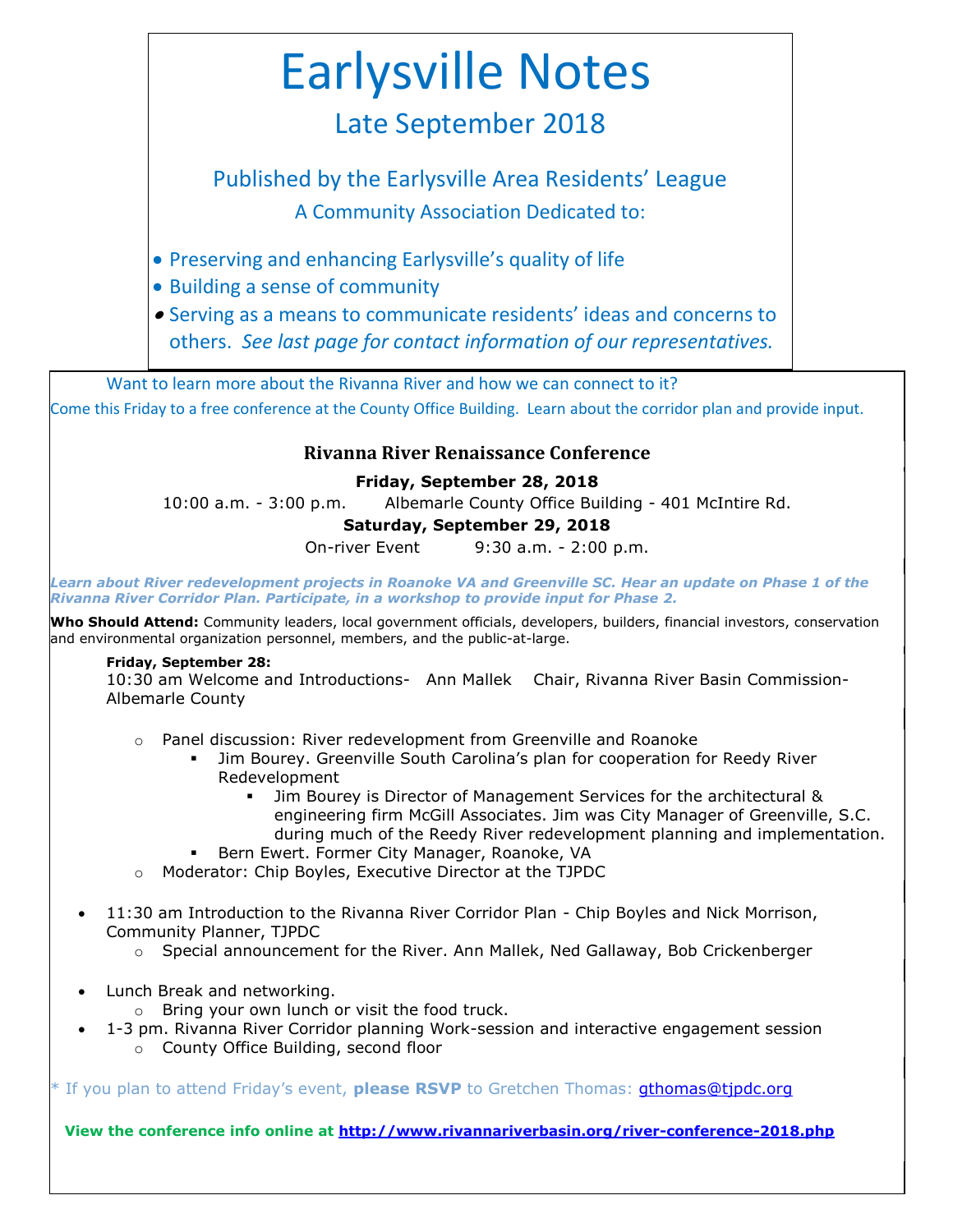#### **Saturday, September 29:**

- Guided South Fork Rivanna Paddling Trip
- $\bullet$
- o A Campaign Kick-Off Float supporting creation of the new South Fork River Access Guided by members of the Rivanna River Paddlers;
- o Outfitting by Rivanna River Company
	- $9:30$  am 2:00pm,
	- 6 miles, Class I-II rapids
	- \$39 per person, *20 Spaces Only*
	- Trip meets at 9:15 @ Rivanna River Company Shop (1518 E. High St)
- o **Register for guided trip:** <https://tinyurl.com/ydaogta5>**See you on the River!**